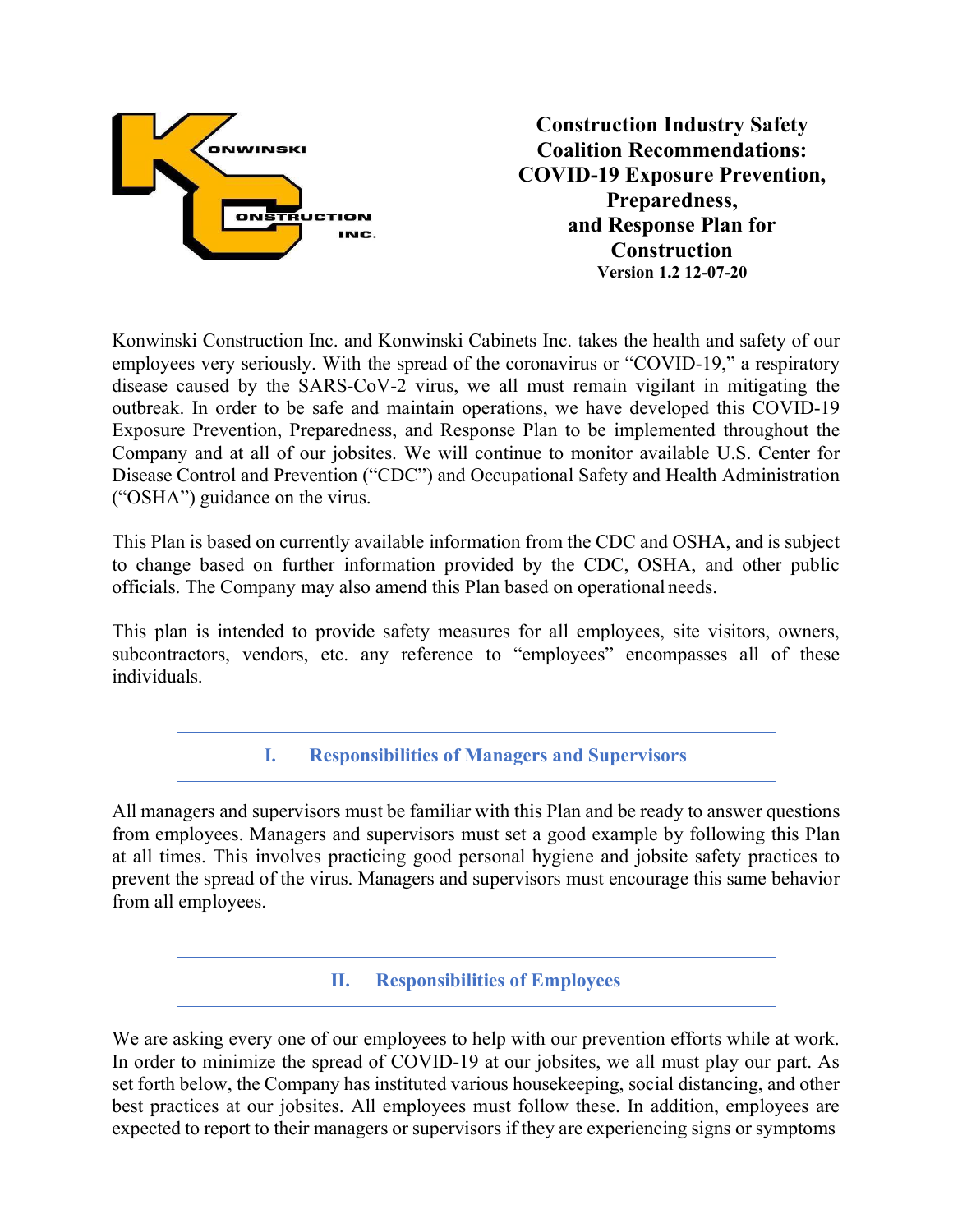of COVID-19, as described below. If you have a specific question about this Plan orCOVID-19, please ask your manager or supervisor. If they cannot answer the question, please contact Joe Fleming, Ben Humphrey or Andy Theisen.

OSHA and the CDC have provided the following control and preventative guidance to all workers, regardless of exposure risk:

- Frequently wash your hands with soap and water for at least 20 seconds. When soap and running water are unavailable, use an alcohol-based hand rub with at least 60% alcohol.
- Avoid touching your eyes, nose, or mouth with unwashed hands.
- Follow appropriate respiratory etiquette, which includes covering for coughs and sneezes.
- Avoid close contact with people who are sick.
- Avoid large groups or gatherings

In addition, employees must familiarize themselves with the symptoms of COVID-19:

- Coughing;
- Fever;
- Shortness of breath, difficulty breathing; and
- Early symptoms such as chills, body aches, sore throat, headache, diarrhea, nausea/vomiting, runny nose and new loss of taste or smell**.**

If you develop a fever and symptoms of respiratory illness, such as cough or shortness of breath, DO NOT GO TO WORK and call your healthcare provider right away. Likewise, if you come into close contact with someone showing these symptoms, call your healthcare provider right away.

## **III. Job Site Protective Measures**

The Company has instituted the following protective measures at all jobsites.

- *A. General Safety Policies and Rules*
	- Any employee/contractor/visitor showing symptoms of COVID-19 will be asked to leave the jobsite and return home.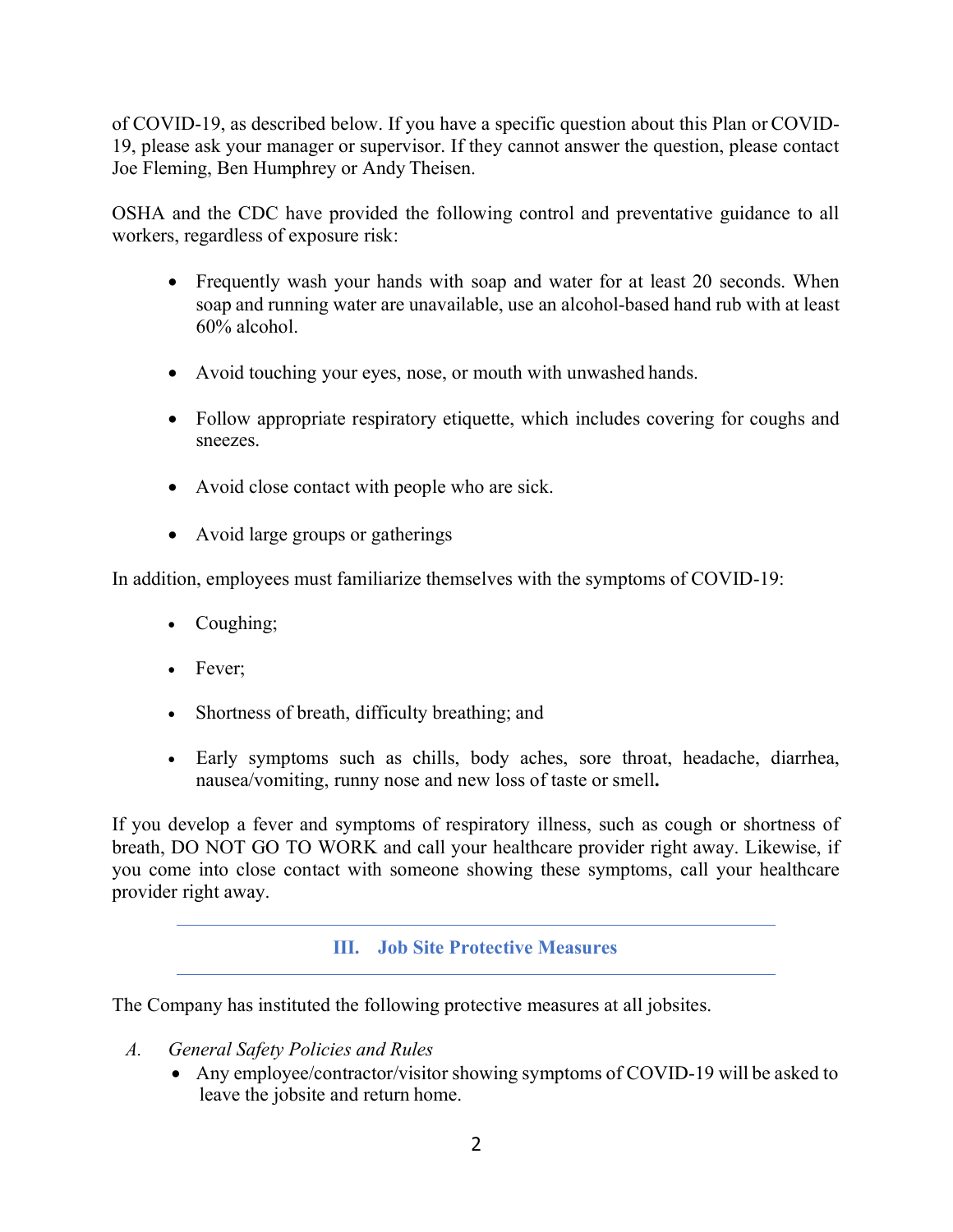- Employees must avoid physical contact with others and direct employees/contractors/visitors to increase personal space to at least six (6) feet, where possible. Where work trailers are used, only necessary employees should enter the trailers and all employees should maintain social distancing while inside the trailers.
- All in-person meetings will be limited. To the extent possible, meetings will be conducted electronically. Including Safety Meetings.
- Employees will be encouraged to stagger breaks and lunches, if practicable, to reduce the size of any group at any one time to less than ten (10) people. Break and Lunch is to be taken in each employee outside of the Controlled Access Zone; such as in their individual vehicle (personal or company issued).
- The Company understands that due to the nature of our work, access to running water for hand washing may be impracticable. In these situations, the Company will provide, if available, alcohol-based hand sanitizers and/or wipes.
- Employees should limit the use of co-workers' tools and equipment. To the extent tools must be shared, the Company will provide alcohol-based **cleaner to sanitize**  tools before and after use. When cleaning tools and equipment, consult manufacturing recommendations for proper cleaning techniques and restrictions.
- Employees are encouraged to limit the need for N95 respirator use, by using engineering and work practice controls to minimize dust. Such controls includethe use of water delivery and dust collection systems, as well as limiting exposure time.
- Employees are encouraged to minimize ride-sharing. While in vehicle, employees must ensure adequate ventilation.
- If practicable, employees should use/drive the same truck or piece of equipment every shift.
- In lieu of using a common source of drinking water, such as a cooler, employees should use individual water bottles. All personal containers for food and drink may be required to be kept outside of the controlled access zone.
- Each Lead/Foreman/Superintendent on site daily must coordinate the KCI Covid action plan.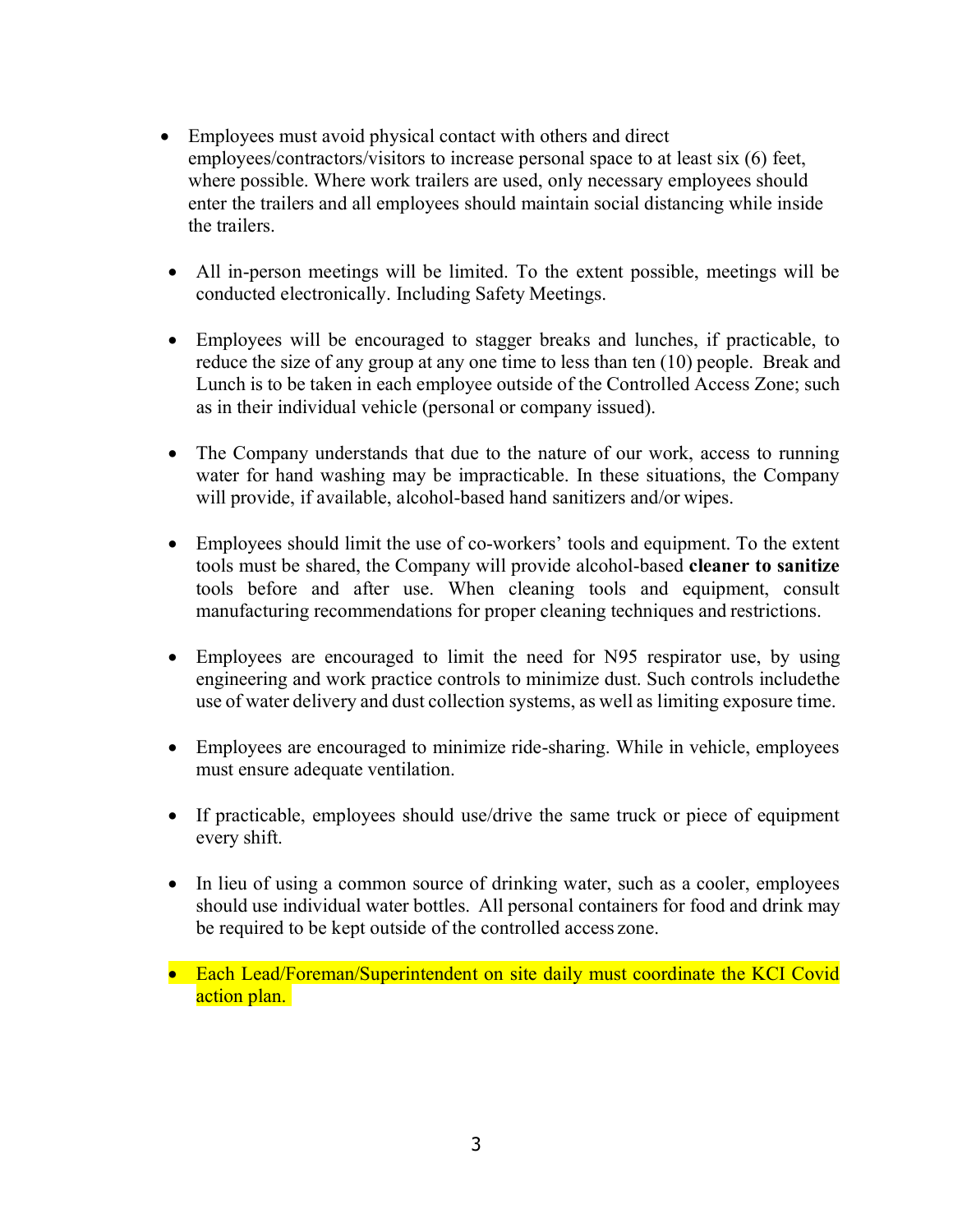- *B. Workers entering Occupied Building and Homes*
	- When employees perform construction and maintenance activities within occupied homes, office buildings, and other establishments, these work locations present unique hazards with regards to COVID-19 exposures. All such workers should evaluate the specific hazards when determining best practices related to COVID-19.
	- During this work, employees must sanitize the work areas upon arrival, throughout the workday, and immediately before departure. The Company will provide alcohol-based wipes for this purpose.
	- Employees should ask other occupants to keep a personal distance of six (6) feet at a minimum. Workers should wash or sanitize hands immediately before starting and after completing the work.
- *C. Job Site Visitors*
	- The number of visitors to the job site, including the trailer or office, will be limited to only those necessary for the work.
	- All visitors will be screened in advance of, and/or upon arriving on the job site. If the visitor answers "yes" to any of the following questions, he/she should not be permitted to access the jobsite:
		- o Have you been confirmed positive for COVID-19?
		- o Are you currently experiencing, or recently experienced, any acute respiratory illness symptoms such as fever, cough, or shortness of breath?
		- o Have you been in close contact with any persons who has been confirmed positive for COVID-19?
		- o Have you been in close contact with any persons who have traveled and are also exhibiting acute respiratory illness symptoms?
	- Site deliveries will be permitted but should be properly coordinated in line with the employer's minimal contact and cleaning protocols. Delivery personnel should remain in their vehicles if at all possible.

## *D. Personal Protective Equipment and Work Practice Controls*

- In addition to regular PPE for workers engaged in various tasks (fall protection, hard hats, hearing protection), employers will also provide:
	- o Gloves: Gloves may be worn while on-site. The type of glove worn should be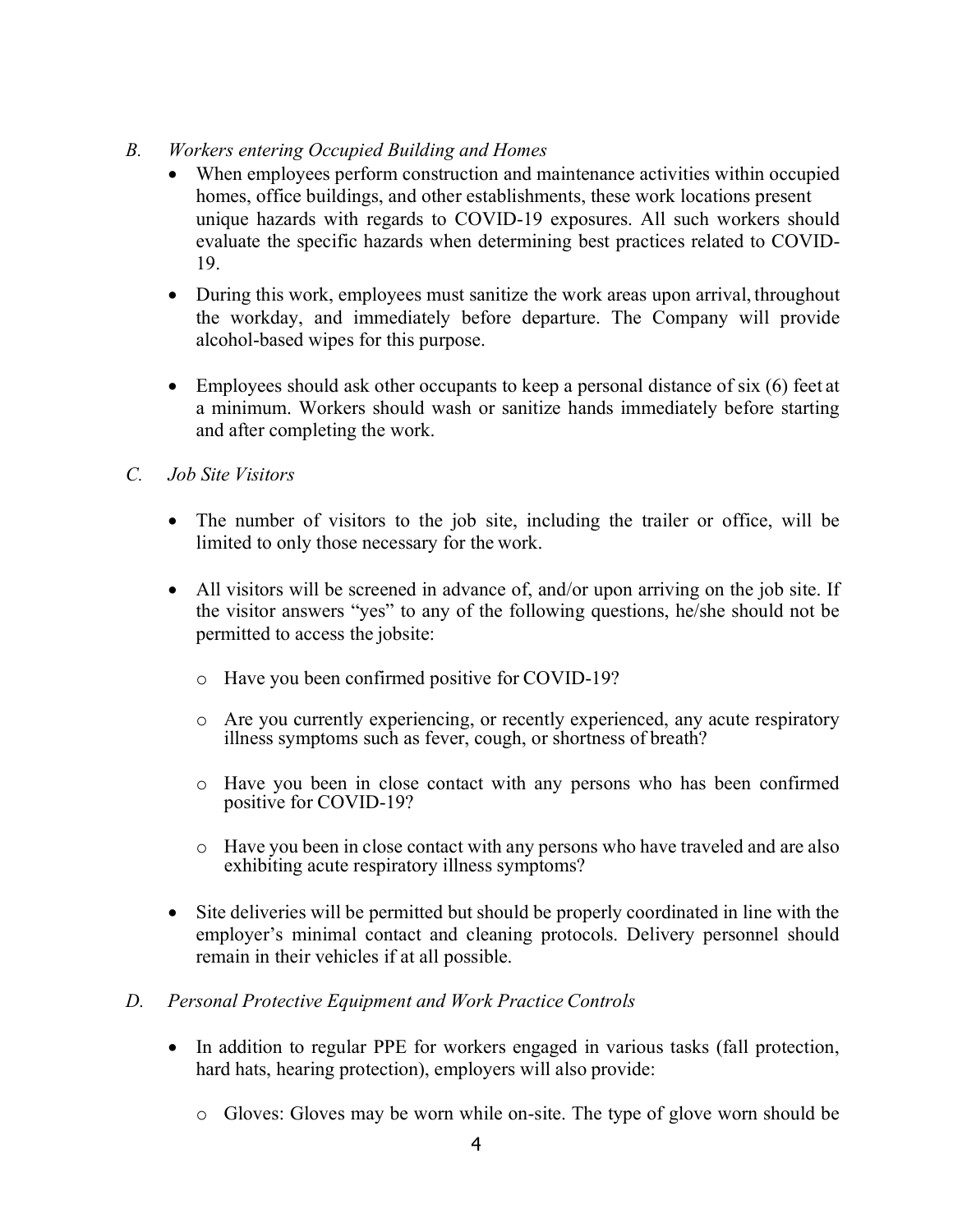appropriate to the task. If gloves are not typically required for the task, then any type of glove is acceptable, including latex gloves. Employees should avoid sharing gloves.

- o Eye protection: Eye protection should be worn at all times while on-site.
- o NOTE: Masks are encouraged and are required based as it directly relates to CDC specific guidelines and/or jobsite rules and/or State of Michigan EO's.
- Due to the current shortage of N95 respirators, the following Work Practice Controls should be followed:
	- o Keep dust down by using engineering and work practice controls, specifically through the use of water delivery and dust collection systems.
	- o Limit exposure time to the extent practicable.
	- o Isolate workers in dusty operations by using a containment structure or distance to limit dust exposure to those employees who are conducting the tasks, thereby protecting nonessential workers and bystanders.
- Institute a rigorous housekeeping program to reduce dust levels on the jobsite.

#### **IV. Job Site Cleaning and Disinfecting**

The Company has instituted regular housekeeping practices, which includes cleaning and disinfecting frequently used tools and equipment, and other elements of the work environment, where possible. Employees should regularly do the same in their assigned workareas.

- Each employee is expected to clean their own work space. Common areas will be cleaned by designated personnel on a per site basis, as needed.
- Any trash collected from the jobsite must be changed daily and the person must wash/sanitize their hands upon completion.
- Any portable jobsite toilets should be cleaned by the leasing company at least weekly and disinfected on the inside. The Company will ensure that hand sanitizer dispensers are always filled. Frequently touched items (i.e. door pulls and toilet seats) will be disinfected frequently.
- Vehicles and equipment/tools should be cleaned at least once per day and before change in operator or rider. This cleaning will be conducted by the individual driver/user.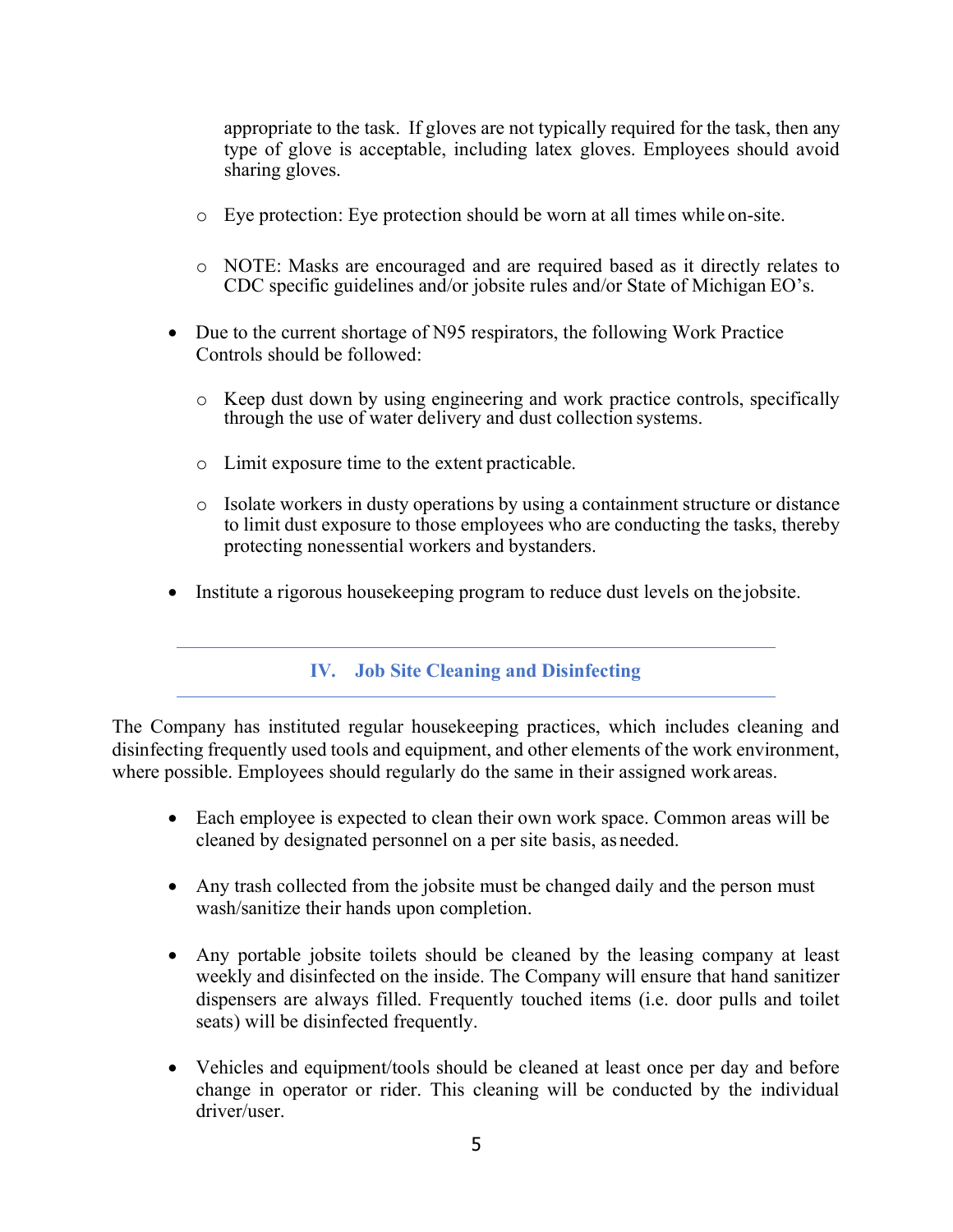- If an employee has tested positive for COVID-19, OSHA has indicated that there is typically no need to perform special cleaning or decontamination of work environments, unless those environments are visibly contaminated with blood or other bodily fluids. Notwithstanding this, the Company will clean those areas of the jobsite that a confirmed-positive individual may have come into contact with before employees can access that work space again.
- The Company will ensure that any disinfection shall be conducted using one of the following:
	- o Common EPA-registered household disinfectant;
	- o Alcohol solution with at least 60% alcohol; or
	- o Diluted household bleach solutions (these can be used if appropriate for the surface).
- The Company will maintain Safety Data Sheets of all disinfectants used on site.

#### **V. Jobsite Exposure Situations**

#### • **Employee Exhibiting COVID-19 Symptoms**

If an employee exhibits multiple COVID-19 symptom, the employee must remain at home until he or she is symptom free for 72 hours (3 full days) without the use of fever-reducing or other symptom-altering medicines (e.g., cough suppressants). The Company will similarly require an employee that reports to work with symptoms to return home until they are symptom free for 72 hour (3 full days). To the extent practical, employees are required to obtain a doctor's note clearing them to return to work.

## • **Employee Tests Positive for COVID-19**

An employee that tests positive for COVID-19 will be directed to self-quarantine away from work. Employees that test positive and are symptom free may return to work when:

- 10 days since symptoms appeared **and**
- 24 hours with NO fever without the use of fever-reducing medications **and**
- Other Symptoms of Covid-19 are improving

<sup>&</sup>lt;sup>1</sup> Recovery is defined as: (1) resolution of fever without the use of fever-reducing medications; and (2) improvement in respiratory symptoms (e.g., cough, shortness of breath).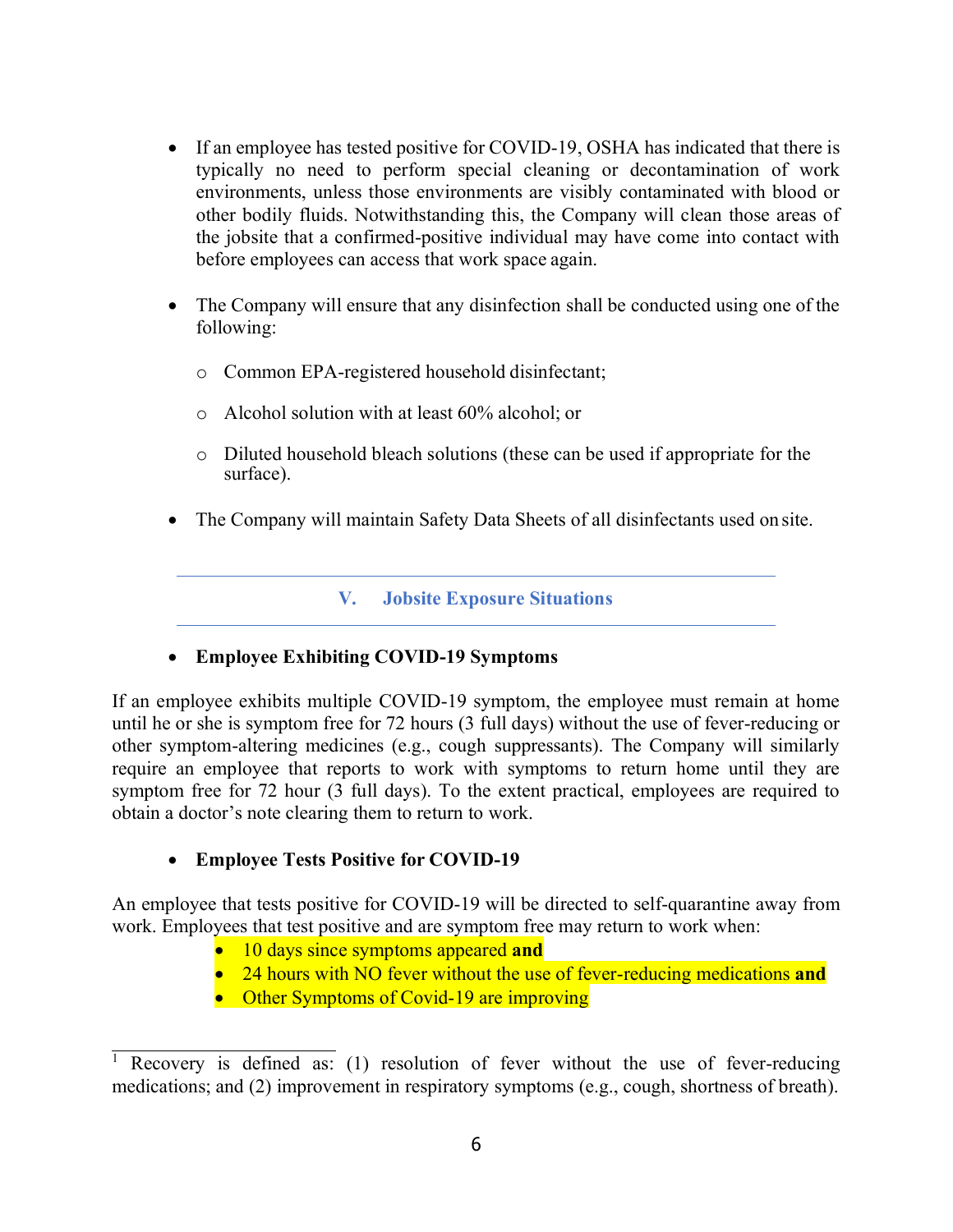positive and have been hospitalized may return to work when directed to do so by their medical care provider. The Company will require an employee to provide documentation clearing their return to work.

# • **Employee Has Close Contact with a Tested Positive COVID-19Individual**

Employees that have come into close contact with a confirmed-positive COVID-19 individual (co-worker or otherwise), will be directed to self-quarantine for 14 days from the last date of close contact with the carrier. Close contact is defined as six (6) feet for a *prolonged* period of time.

If the Company learns that an employee has tested positive, the Company will conduct an investigation into co-workers that may have had close contact with the confirmed-positive employee in the prior 14 days and direct those individuals that have had close contact with the confirmed-positive employee to self-quarantine for  $\frac{10 \text{ days}}{10 \text{ days}}$  from the last date of close contact with the carrier. If an employee learns that he or she has come into close contact with a confirmed-positive individual outside of the workplace, he/she must alert a manager or supervisor of the close contact and also self-quarantine for  $10 \text{ days}$  from the last date of close contact with the carrier.

## OSHA Recordkeeping

If a confirmed case of COVID-19 is reported, the Company will determine if it meets the criteria for recordability and reportability under OSHA's recordkeeping rule. OSHA requires construction employers to record work-related injuries and illnesses that meet certain severity criteria on the OSHA 300 Log, as well as complete the OSHA Form 301 (or equivalent) upon the occurrence of these injuries. For purposes of COVID-19, OSHA also requires employers to report to OSHA any work-related illness that (1) results in a fatality, or (2) results in the inpatient hospitalization of one or more employee. "In-patient" hospitalization is defined as a formal admission to the in-patient service of a hospital or clinic for care ortreatment.

OSHA has made a determination that COVID-19 should *not* be excluded from coverage of the rule – like the common cold or the seasonal flu – and, thus, OSHA is considering it an "illness." However, OSHA has stated that only confirmed cases of COVID-19 should be considered an illness under the rule. Thus, if an employee simply comes to work with symptoms consistent with COVID-19 (but not a confirmed diagnosis), the recordability analysis would not necessarily be triggered at that time.

If an employee has a confirmed case of COVID-19, the Company will conduct an assessment of any workplace exposures to determine if the case is work-related. Work-relatedness is presumed for illnesses that result from events or exposures in the work environment, unless it meets certain exceptions. One of those exceptions is that the illness involves signs or